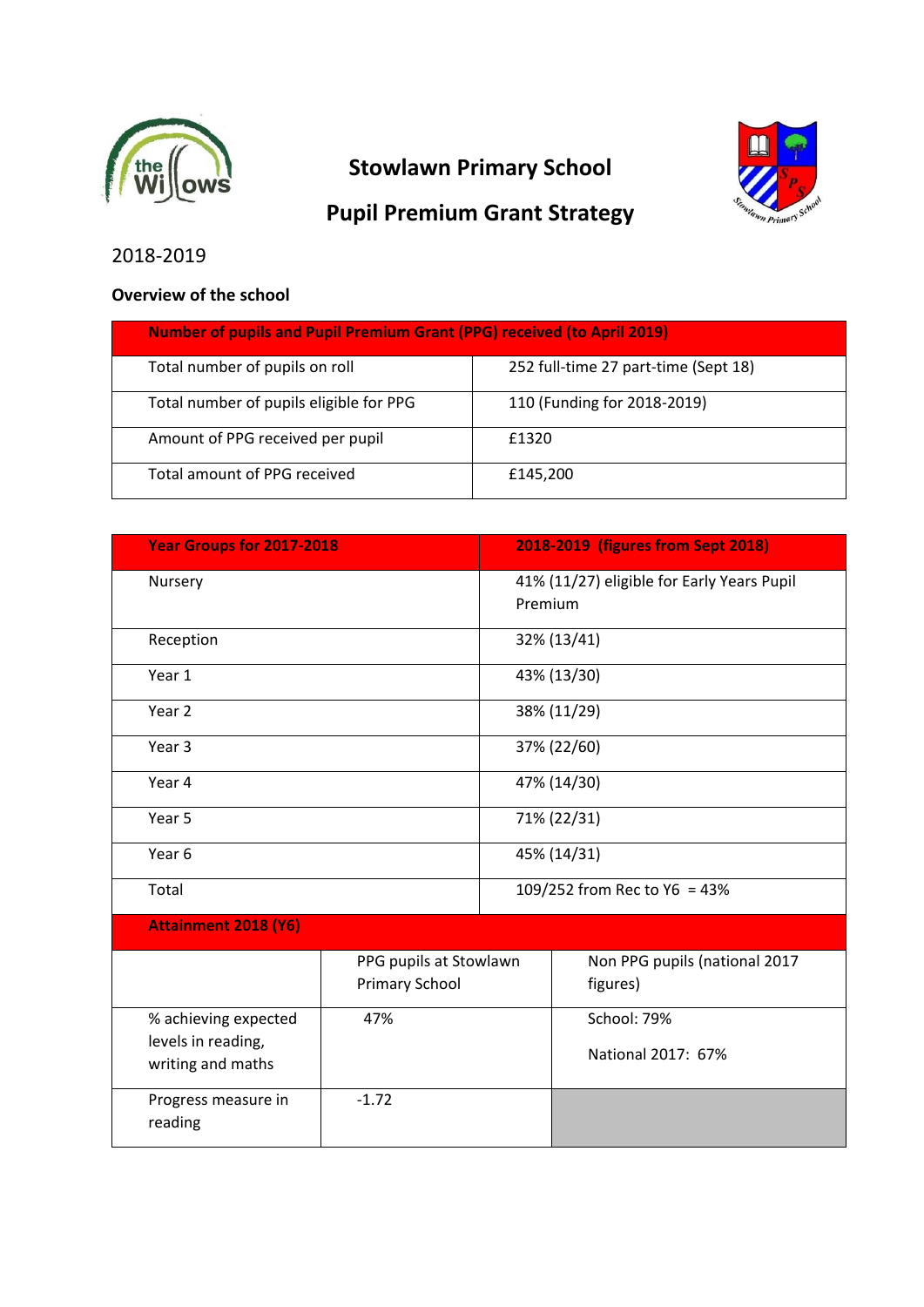| Progress measure in<br>writing | $+2.08$ |  |
|--------------------------------|---------|--|
| Progress measure in<br>maths   | $-0.62$ |  |

| Barriers to future attainment for pupils eligible for PPG (including high ability)                                                            |
|-----------------------------------------------------------------------------------------------------------------------------------------------|
| Poor language skills, which in turn affect phonic ability, reading comprehension and writing<br>$\bullet$                                     |
| Low baseline on entry<br>$\bullet$                                                                                                            |
| Low % of PPG pupils attaining at higher levels<br>٠                                                                                           |
| High levels of children with Special Educational Needs – especially low cognitive levels and<br>٠<br>social, emotional and behavioural issues |
| High levels of social issues involving intensive support from safeguarding staff<br>٠                                                         |
| External barriers (issues which also require action outside school, such as low attendance rates)                                             |
| Low attendance rates for target families<br>Family difficulties which impact upon children's emotional resilience and behaviour               |

|                                     | Closing the gap - what works?                                                                                                                                                                                                                                                                                                                                                                                                                                                                                                                                                                                                                                                          |
|-------------------------------------|----------------------------------------------------------------------------------------------------------------------------------------------------------------------------------------------------------------------------------------------------------------------------------------------------------------------------------------------------------------------------------------------------------------------------------------------------------------------------------------------------------------------------------------------------------------------------------------------------------------------------------------------------------------------------------------|
|                                     | Every child has access to at least good classroom experiences every day.                                                                                                                                                                                                                                                                                                                                                                                                                                                                                                                                                                                                               |
| ٠                                   | Effective whole school systems characterised by individual approach.                                                                                                                                                                                                                                                                                                                                                                                                                                                                                                                                                                                                                   |
| $\bullet$                           | Strong, positive leadership for disadvantaged pupils                                                                                                                                                                                                                                                                                                                                                                                                                                                                                                                                                                                                                                   |
| $\bullet$                           | Opportunities to build the cultural capital to succeed in life (the skills, attributes and<br>experiences needed to be successful)                                                                                                                                                                                                                                                                                                                                                                                                                                                                                                                                                     |
| $\bullet$                           | Access to good quality early years provision for all.                                                                                                                                                                                                                                                                                                                                                                                                                                                                                                                                                                                                                                  |
|                                     | <b>Focus for Pupil Premium Spending 2018-2019</b>                                                                                                                                                                                                                                                                                                                                                                                                                                                                                                                                                                                                                                      |
| $\bullet$<br>$\bullet$<br>$\bullet$ | Accelerate the rate of progress in reading, writing and mathematics for children eligible for<br>Pupil Premium so that the gap is narrowed between the attainment of PPG pupils and<br>other pupils nationally, with more PPG pupils attaining at higher levels.<br>Where our Pupil Premium children have additional needs their individual needs are<br>catered for ensuring that these children make accelerated progress in order to narrow the<br>gap between their attainment and the attainment of other children nationally.<br>Provide support for all pupil premium children so that they develop as happy, confident<br>and resilient learners, who attend school regularly. |
|                                     |                                                                                                                                                                                                                                                                                                                                                                                                                                                                                                                                                                                                                                                                                        |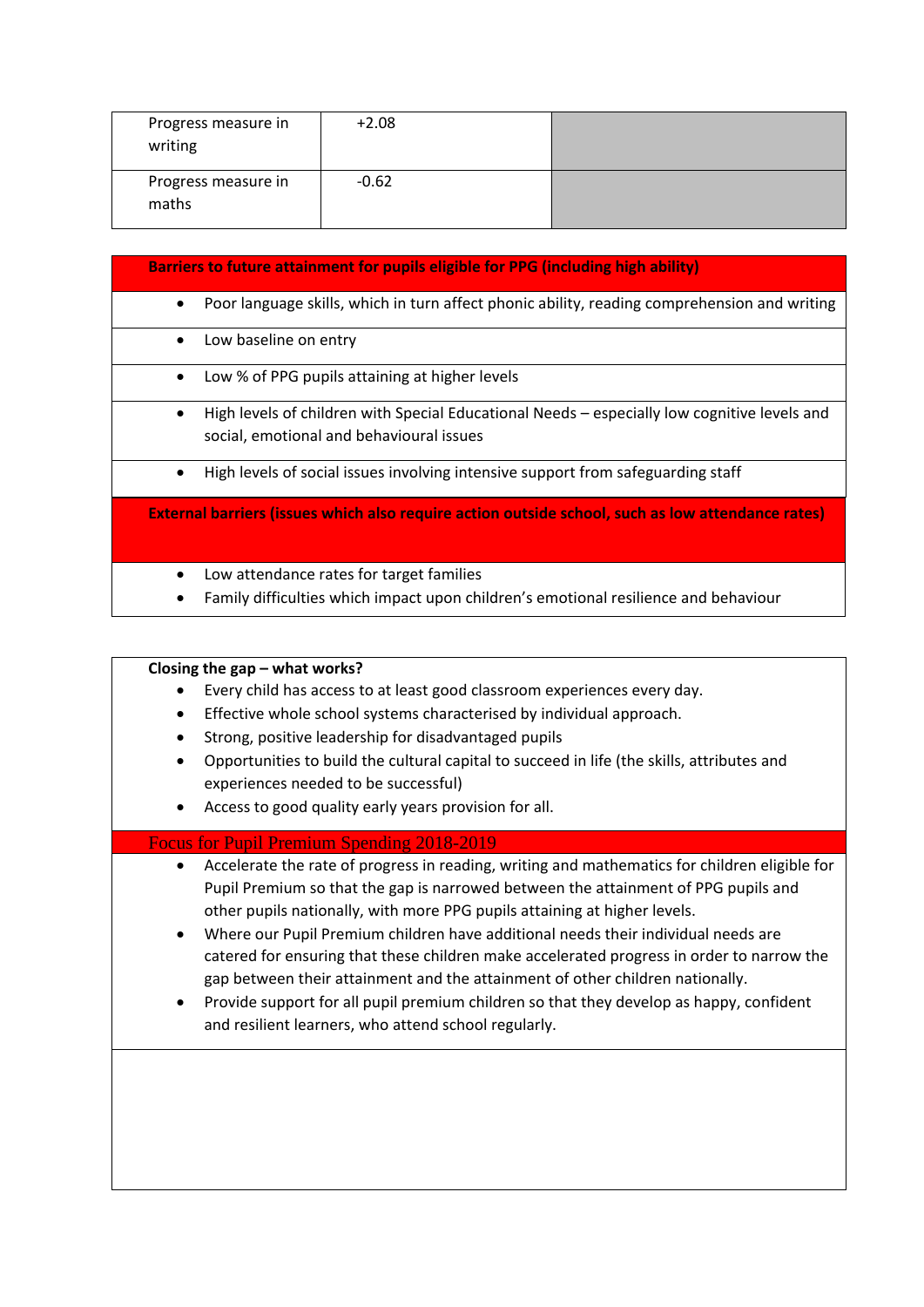#### Nature of support 2017-2018 for PPG pupils

- Ensure that baseline assessments are accurate and moderated with the local authority so that progress can be measured accurately.
- Increase adult support across the school to improve staff to pupil ratios and enable staff to assess and target children more effectively to improve language skills, phonics, reading and writing, particularly in Early Years.
- Additional support from teachers and teaching assistants in the classroom to support learning across the curriculum
- Small group intervention from teachers and teaching assistants to accelerate progress in reading, writing and maths, including SEN and higher ability pupils.
- Targeted SEN support for pupils, particularly those with an EHCP or working towards assessment
- Intervention for phonics for target PPG children
- One to one or small group after-school tuition by experienced teachers for targeted Y5/Y6 PPG pupils
- Specialist provision for SEN pupils by educational psychologist and specialist SEND teacher (SLA)
- Targeted EWO intervention to improve attendance of target PPG children
- Additional training of senior staff in safeguarding procedures

#### Funding of

 Resources to deliver range of intervention programmes to accelerate progress in reading, writing and maths for PPG pupils

#### Part funding of:

- 3 additional Teachers to support reading and writing
- 12 Teaching assistants
- Training to improve quality of teaching for all pupils e.g. Maths MAST Course, Outstanding Teacher Programme,
- SLA provision from educational psychologist and specialist SEN teacher
- Educational Welfare Officer
- Training for new PPG leader
- L3 safeguarding training for two staff
- National SENCO training for one additional member of staff
- Cultural opportunities such as educational visits, theatre visits, workshops, residential visits